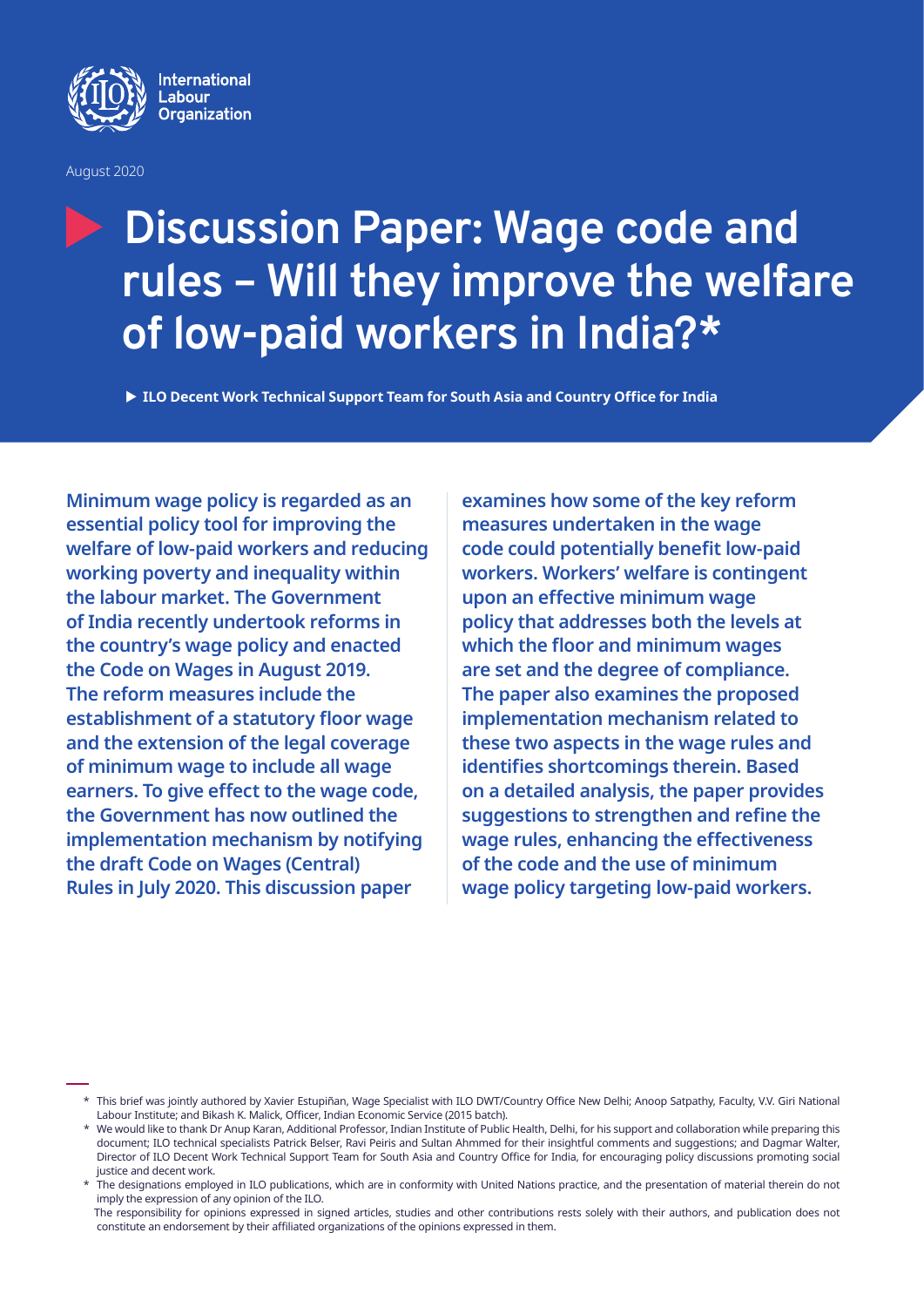#### ▶ 1. Background

The Government of India (GoI) has published the draft Wage Code (Central) Rules (hereafter referred to as the wage rules) in the form of a gazette notification issued on 7 July 2020 (GoI 2020). The draft is now open for stakeholders' comments. The publication of the wage rules in the gazette is the second step taken by the Government, after the enactment of the Code on Wages (hereafter referred to as the wage code) on 8 August 2019 (GoI 2019d). Arguably, this development potentially takes us closer to the date when the wage code becomes effective through a final notification of the wage rules. The implementation of the code and rules will also witness the beginning of a new phase in the wage policy of India, with a concomitant repealing of the existing four wagerelated regulations on the payment of wages, minimum wages, payment of bonus, and equal remuneration.

The first of the existing wage-related regulations, on payment of wages, was enacted in 1936, and the second, on minimum wages, in 1948. This gave India the unique distinction of being the first among the developing countries to establish a wage policy and become a frontrunner in this field. However, minimum wage policy has not produced the desired redistributive outcomes. Instead, as pointed out in numerous empirical studies, most importantly in the India Wage Report (ILO 2018), there are overwhelming pieces of evidence around the prevalence and persistence of undue low wages, high wage inequality, working poverty and high gender pay gap compared to international standards. The Report of the Expert Committee on Determining the Methodology for Fixing the National Minimum Wage<sup>1</sup> (hereafter referred to as the Expert Committee), while taking note of these outcomes and reflecting on India's minimum wage history, suggested the adoption of a transparent and updated minimum wage fixing method embedded in contemporary evidence and ways of strengthening the minimum wage system (GoI 2019a).

Both the wage code and the wage rules have highlighted several aspects of reform related to the minimum wage system of the country. The wage code, for the first time, has explicitly stated the objective it intends to achieve, that is "to promote equity and labour welfare on the one hand and encourage investment and setting up of more enterprises on the other, thereby catalysing creation of more employment opportunities"2 (GoI 2019c). In order to achieve the stated objective from the workers' perspective, the wage code has universalised application of minimum wages and floor wages to all wage earners, apart from simplifying the minimum wage structure. Similarly, the wage rules have, for the first time, included in their ambit the manner and criteria of fixation, revision and adjustment of floor wages and the minimum rate of wages. It therefore becomes imperative to examine the extent to which some of these key reform measures could potentially benefit wage earners and their families. It is also essential to identify shortcomings in the notified wage rules and their implications on workers' welfare in terms of the levels at which floor and minimum wages are to be set under the code and achieving meaningful compliance. Lastly, the paper also provides suggestions to strengthen the notified wage rules further, drawing from the recommendations of the Expert Committee and also from international experience.

In short, the overall intent of this paper is to highlight the critical and fundamental reforms undertaken in the minimum wage system of the country and to contribute constructively to the ongoing national debate with specific suggestions for the wage rules.

2 See para 3 of 'Statement of objects and reasons' of the Code on Wages Bill, 2019 (GoI 2019c: 30).

<sup>1</sup> The Code on Wages Bill, 2017 (GoI 2017: 7) originally defined a national minimum wage; later, it was changed to a floor wage as envisaged in the Code on Wages Act, 2019 (GoI 2019d).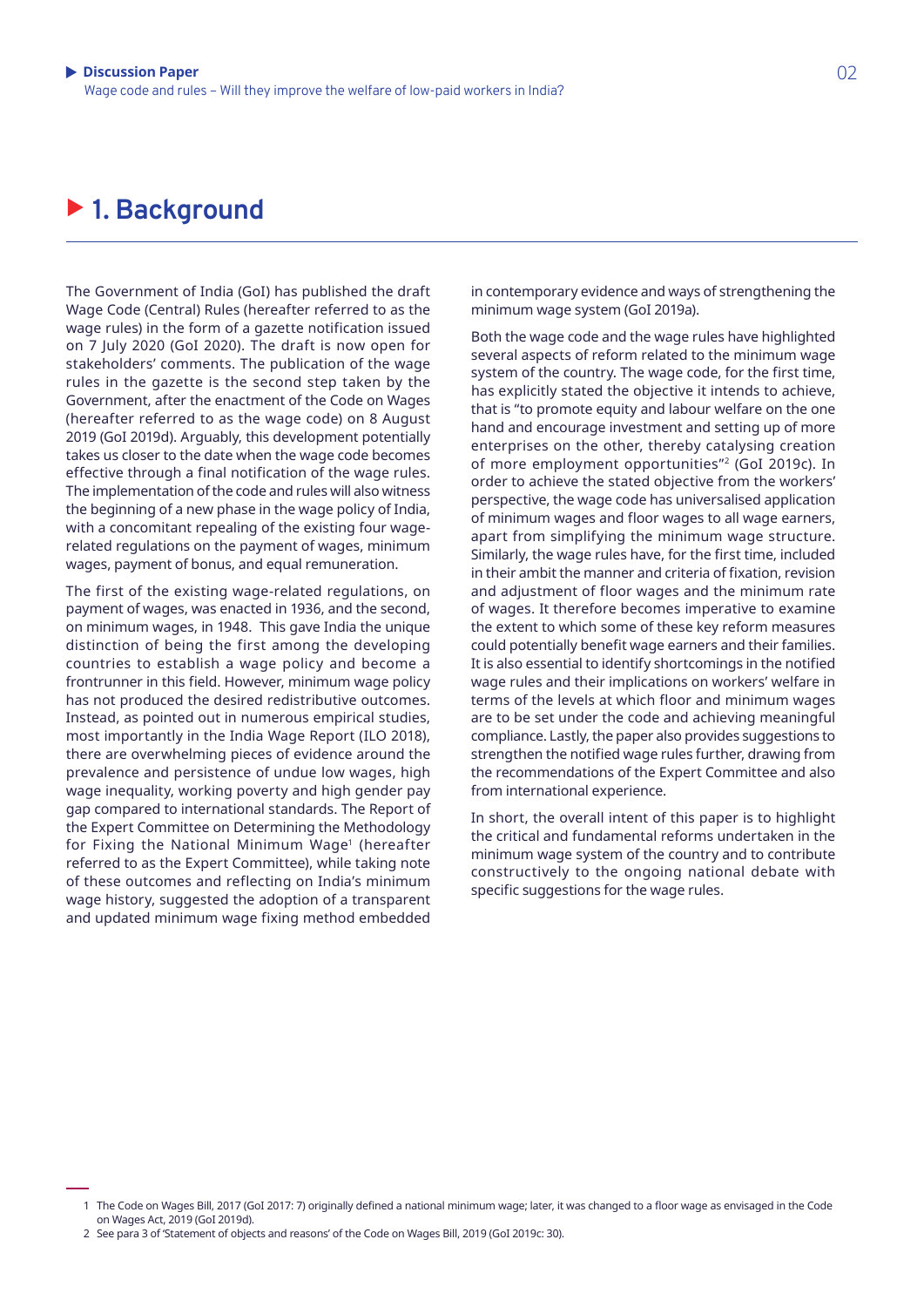03

# ▶ 2. Wage Code reforms and their contribution to workers' **welfare**

The first of the three key reform measures in the wage code, which the wage rules will make effective, is the extension of legal coverage of both floor wages and minimum wages to all wage earners in the country. It is a significant step forward and stands to benefit about 224.7 million (or 48 per cent of the total 468.8 million workforce) wage earners in 2018/19 as per Periodic Labour Force Survey data (National Statistical Office, Periodic Labour Force Survey 2018–2019). It also implies protecting an additional net increase of 76.4 million wage earners, presently not covered under the minimum wage regulation. Many of these additional wage earners belong to the most vulnerable groups within India's vast informal economy. The extension of legal coverage in conjunction with the universalisation of payment of wages is expected to provide wage protection to these vulnerable workers and level the playing field for all employers, fostering fair competition. However, the wage rules should ensure that no employee or wage earner falls outside the realm of the widely promulgated universal coverage. Vulnerable lowpaid and informal workers, such as domestic workers, gig economy workers and homeworkers, should also be targeted under this coverage, if there is an employment relationship in place.

The establishment of a statutory floor wage is the second element in the wage code that has significant implications for wage earners. The code prescribes that state governments should fix their respective minimum rate of wages at least equal to or above the floor wages. For states where the minimum wages are already higher, provisions under the code restrict them from lowering such wages. If appropriately implemented, the institution of a legal floor wage will bring a new dynamism into the wage-setting process in India. This could result in raising the wage levels of millions of lowpaid workers, either presently not covered under the minimum wage regulation or receiving a sub-minimum level of wages. The floor is also likely to reduce the considerable disparities in the minimum wage rates that exist within and across states.

Another primary task that the wage code is set to perform relates to the simplification and rationalisation of the complex minimum wage structure in India. In this context, it may be useful to note that there were more than 1,915 occupational minimum wage rates across state spheres and 48 minimum wages in the central sphere as per the Economic Survey (GoI 2019b). These have been significant roadblocks affecting compliance and dispersing the focus of minimum wage policy away from the most vulnerable low-paid workers. The plethora of minimum wages found in India are also frequently adopted as the established wages for each occupation and scheduled employment, rather than just the minimum level of wages. This situation distorts the meaning of a minimum wage and may interfere with collective bargaining between workers and employers. Notably, the wage code has done away with the practice of fixing occupational minimum wage rates or wage fixation by scheduled employments. It has only retained the procedure of fixing the minimum rate of wages by skill categories or geographical areas or both. This act of cleaning up will effectively reduce the number of rates to a minimum of 4 and a maximum of 12 rates per state. Interventions around enhancing awareness about fewer rates among workers and employers are expected to improve compliance and might even provide space for collective bargaining. However, the process of achieving this may not be as straightforward as it seems, given the long historical development of different rates of wages at the state and central levels. This will need a careful approach and technical support to the state governments.

The combined effect of the above key reform measures is expected to deliver the significant first-order outcomes that may be anticipated from any wage policy, in terms of reduced inequality and poverty. The wage code, therefore, enables minimum wage policy as an important redistributive tool that is expected to improve the standards of living and welfare of lowpaid workers. This inference is attested to by various empirical investigations and, most importantly, in a detailed study undertaken by Belser and Rani (2011) in the context of India. This study, under the assumption of full implementation, found that the extension of legal coverage can reduce wage inequality by ten percentage points; reduce poverty among low-paid workers by eight to nine per cent; and compress the gender wage gap by six percentage points among regular and eighteen percentage points among casual workers. Empirical evidence from other emerging economies such as Brazil and China also suggests that minimum wage policy may contribute to a reduction in income inequality by raising the earnings of low-paid wage workers (Engbom and Moser 2018; Lin and Yun 2016).

Admittedly, the extent of the effect of these redistributive outcomes will be contingent on the level at which floor and minimum wages are set and on the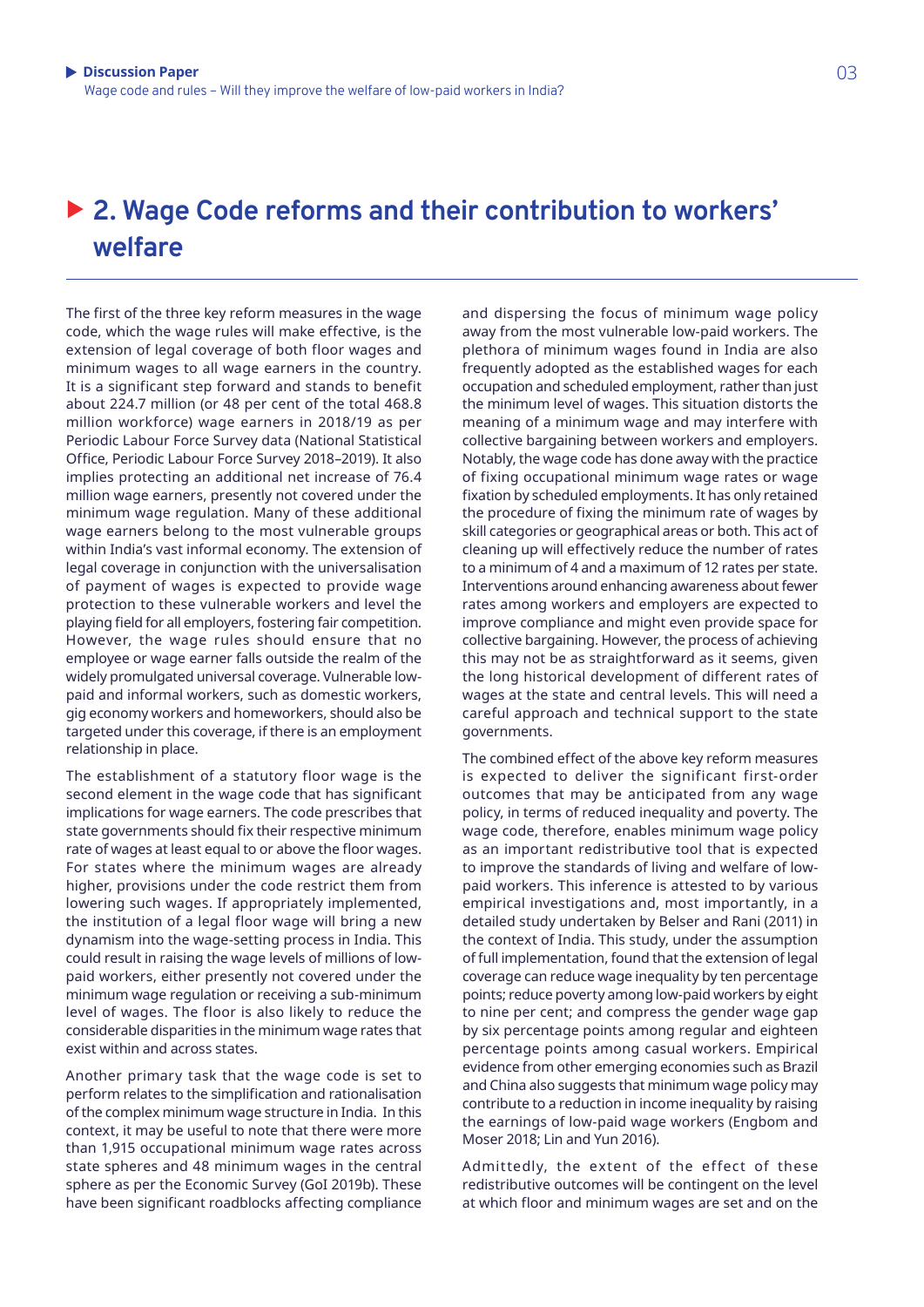degree of compliance. Usually, these two factors tend to move in different directions, especially if minimum wages are set too high. In India, it is perceived that the prevailing minimum wages across states are low and hence one important discussion on minimum wages has always been around the question of an "appropriate level of minimum wage" which could provide a decent standard of living (Belser and Rani 2011). Similarly, compliance is another issue that has been widely debated, with poor compliance being attributed to weak enforcement regimes (Soundararajan 2019). The Economic Survey 2018–2019 provides evidence to this effect and states that 20 per cent of regular and 42 per cent of casual workers earned below the non-statutory National Floor Level Minimum Wage3 (NFLMW) in 2012 (GoI 2019b). As the level of floor and minimum wages and compliance depend on the implementation mechanism and elements therein, in the next section, we have examined the wage rules that contain these elements and question their relevance in improving the redistributive outcomes of the wage code.

3 The NFLMW was established as a non-binding and advisory measure in 1996 to address the prevalence of undue low wages and inter-state variations in minimum wage rates. The NFLMW is benchmarked to the rural poverty line and was fixed at 176 rupees per day with effect from June 2017.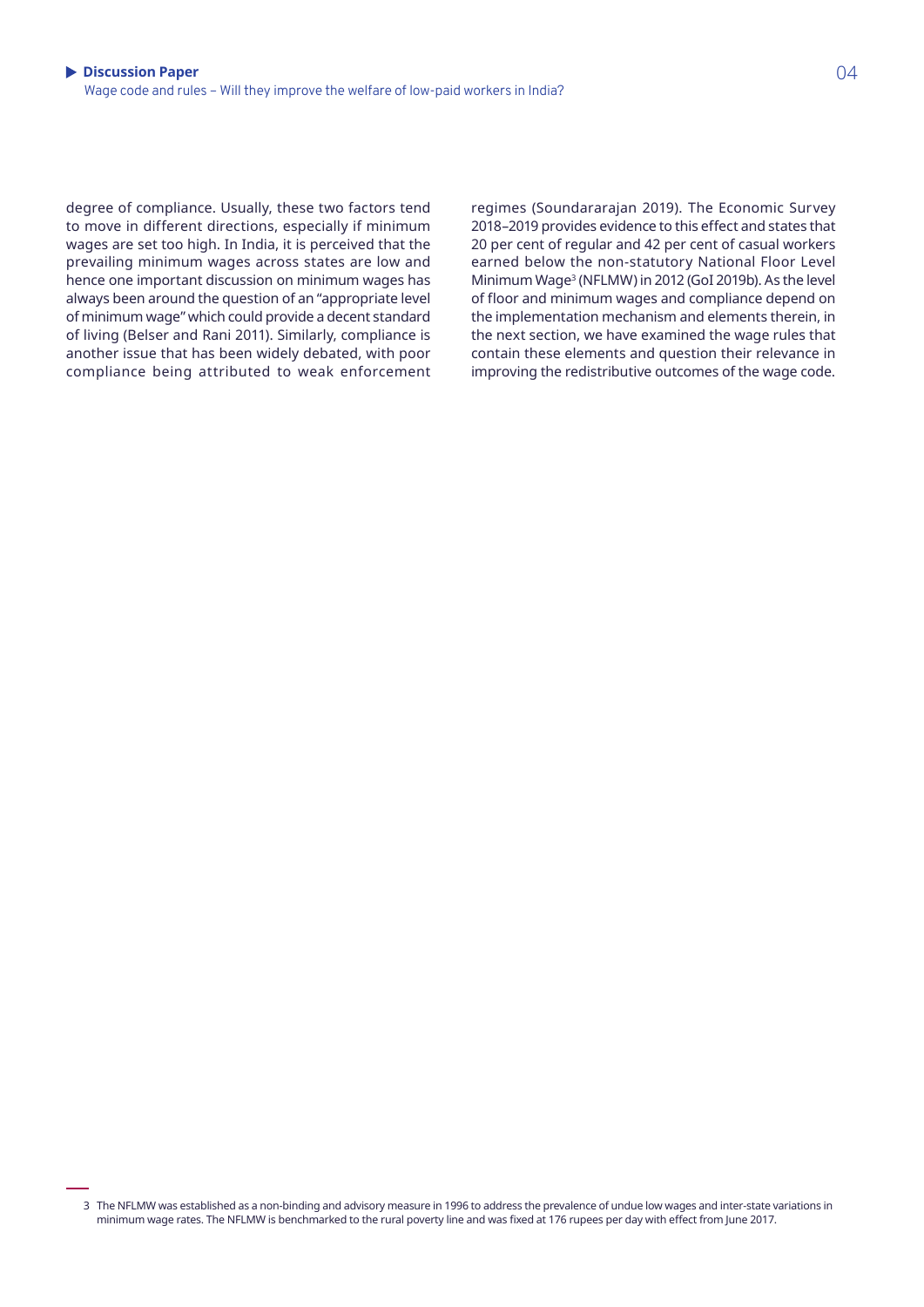## ▶ 3. Wage rules, shortcomings and their implications

The wage rules have 58 provisions and have amalgamated eight different former rules under the four wage-related regulations. Various sections and subsections of the wage rules outline the implementation mechanisms for the corresponding provisions of the wage code. Of all the provisions in the wage rules, we examine two crucial aspects upon which improvement of workers' welfare is contingent: on the one hand, the elements related to determining the minimum wage level, that is minimum wage revision and adjustment, including the proposed criteria, and on the other, the enforcement strategy. Both aspects would govern simultaneously the level at which minimum wages are set and the degree of compliance. On the basis of the above examination, we have identified shortcomings in the wage rules that may affect the effectiveness of wage policy and thus workers' welfare. Based on the recommendations of the Expert Committee (2019a) and past implementation experience, we have outlined some additional features, which, if integrated into the wage rules, will provide the wage code with more teeth in terms of setting adequate minimum wages and improving compliance, thereby benefitting millions of low-paid workers.

#### **3.1. Minimum wage fixation: revision, adjustment and criteria used**

Unlike the earlier minimum wage regulations, the wage rules have, for the first time, included basic criteria and mechanisms related to fixation, revision and adjustment of floor and minimum wages under their ambit. This was a long-time demand of all the central trade unions and was expected to bring uniformity in the wage fixation criteria and adjustment processes across states. However, a close scrutiny of the wage rules suggests that on each of these three counts the wage rules are a mixed bag – they have included some elements, excluded some, and left certain other elements openended – which raises questions about the effectiveness of the minimum wage policy under such circumstances.

Firstly, the wage rules do not outline the exact criteria and methods for fixation of floor wage rates by the Central Government, except for stating some broad components such as food, clothing, housing and any other factors considered appropriate in Rule 11(1). India, with more than 70 years of experience in implementation of minimum wage regulation and 24 years of implementing the NFLMW, cannot afford to leave the floor wage fixation criteria ambiguous in the wage rules. Instead, it should lead the world in setting such benchmarks. This is all the more critical when the Expert Committee appointed by the Government has already, in its 2019 report, recommended an evidencebased methodology that needs to be considered for fixation of such a floor wage (GoI 2019a).

The Expert Committee for fixing a national floor had, amongst other things, recommended shifting towards a nationally representative and culturally palatable balanced diet approach.4 The updated evidence established a recommended intake of 2400 calories, 50 grams of protein and 30 grams of fat per day per person for estimating the cost of a food basket. Applying this methodology to the Consumption Expenditure Survey (CES) data for 2011/12 (NSSO 2014), the Expert Committee had recommended setting the national floor wage at 375 Indian rupees per day (9750 rupees per month) as per July 2018 prices, irrespective of skill level, occupation and location (refer to table). If this is updated to January 2020 prices, the level of floor wage will increase to 413 rupees per day (10,738 rupees per month). Besides, the Expert Committee had also suggested five regional<sup>5</sup> floor-level minimum wage rates given the vast diversity in socio-economic and labour market situations across various regions. In a certain way, regional recommendations took into account the economic factors (discussed later) that address state disparities; pointing out that better-off states can push for higher minimum wages (above 375 rupees per day) and that the least developed and poorer states would need to start off with lower minimum wage levels, not compromising the level of minimum wage compliance. Therefore, it is crucial to have a closer look at this report and incorporate its recommendations as appropriate

**Contact details** fat per adult person per day for 3.6 consumption units per family. As far as non-food costs are concerned, the Expert Committee divided them broadly 4 The balanced diet approach for floor wage-setting allows for a minimum recommended intake of 2400 calories, 50 grams of protein and 30 grams of into two categories: essential non-food items and other non-food items. It recommended that the required expenditure on essential non-food items be equal to the median class of the expenditure distribution, and that on the other non-food items be equal to the expenditure for the sixth fractile (25–30 per cent) of the distribution in the NSSO-CES 2011/12 survey data. (GoI 2019a: 33-52).

<sup>5</sup> The report of the Expert Committee (GoI 2019a: 43-47) provides a detailed account of the methods related to categorization of states into regions and the estimation of regional floor minimum wage rates. The regional floor is to accommodate economically underdeveloped regions, enabling them to catch up gradually if they seek time to implement the national floor.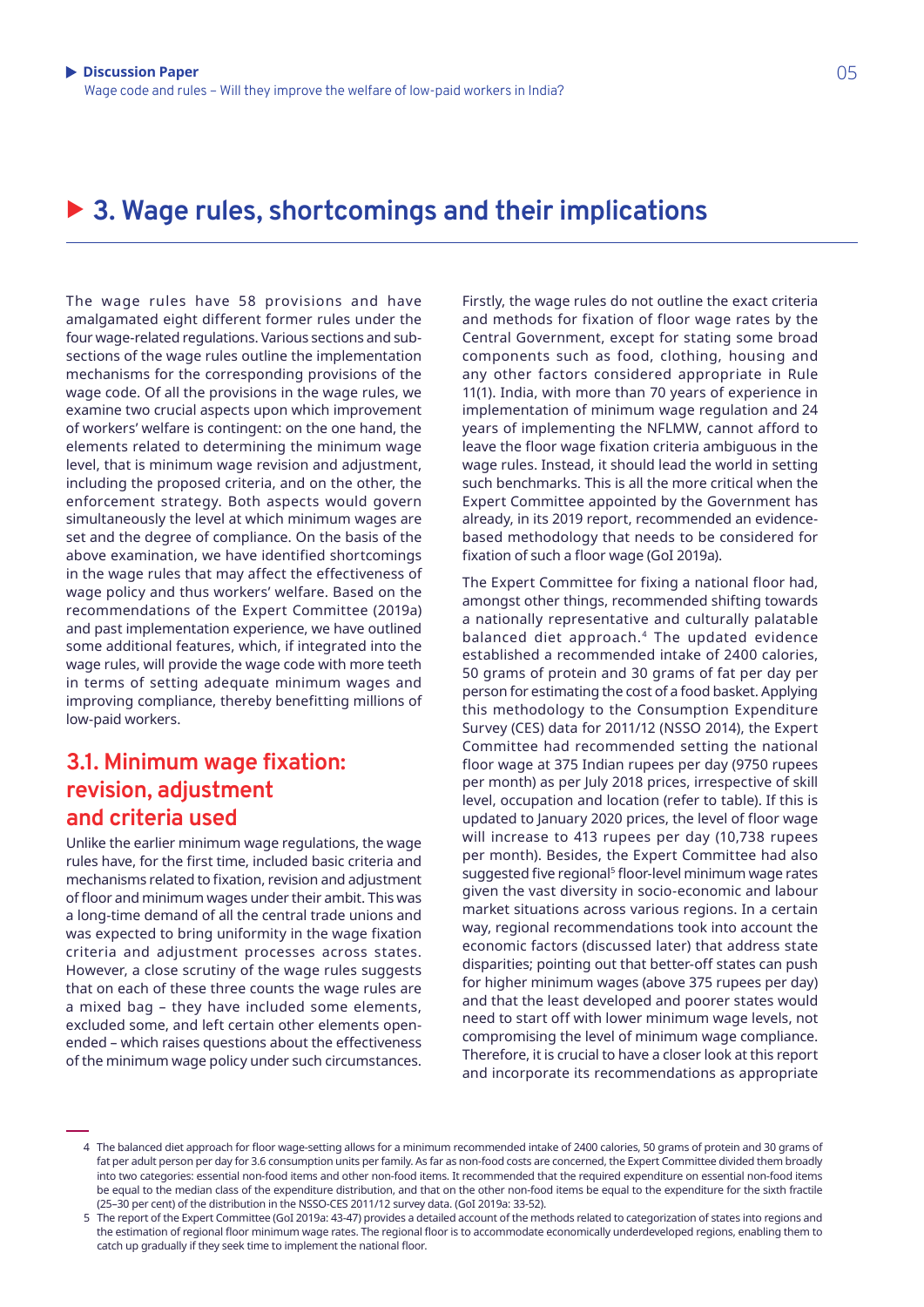in the wage rules stating the exact methods of fixation of floor wage. This would enable the setting of the floor wage at an appropriate level after the wage code takes effect and would facilitate gradually catching up with the central trade unions' demands to set the national floor at 18,000 rupees per month.

 **Level of national and regional floor minimum wage rates (in INR) as per the balanced diet approach**

| <b>Floor</b><br>minimum<br>wages | Daily wage<br>rates/day | <b>Total monthly</b><br>wages/day | Daily wage<br>rates/day | <b>Total monthly</b><br>wages/day |
|----------------------------------|-------------------------|-----------------------------------|-------------------------|-----------------------------------|
|                                  | July 2018 prices *      |                                   | January 2020 prices #   |                                   |
| <b>National</b>                  | 375                     | 9750                              | 413                     | 10738                             |
| <b>Region 1</b>                  | 342                     | 8892                              | 375                     | 9750                              |
| <b>Region 2</b>                  | 380                     | 9880                              | 417                     | 10842                             |
| <b>Region 3</b>                  | 414                     | 10764                             | 455                     | 11830                             |
| <b>Region 4</b>                  | 447                     | 11 622                            | 490                     | 12740                             |
| <b>Region 5</b>                  | 386                     | 10 0 36                           | 423                     | 10998                             |

**Source:** Report of the Expert Committee on Determining the Methodology for Fixing the National Minimum Wage (2019) and author's calculation

Secondly, the wage rules are not very firm and categorical about the periodicity of revision and adjustment of the floor wage. They simply state that the floor wage "may" be revised ordinarily every five years and that adjustment for cost of living may be undertaken "periodically" in Rule 11(4). The use of uncertain terms opens the door to the delaying of revision. This may lead to stagnation of the floor wage in future, after its initial setting, thereby defeating the very purpose for which it has been instituted. Many countries establish shorter periods of revision and also demark the dates when the minimum wage shall come into force, leaving no space for ambiguity. Furthermore, the five-year period of revision of floor wage is not only too long (as presently the NFLMW gets revised every two years) but coincides with the revision period of the minimum rate of wages. As state governments have to set and revise their minimum rates of wages within five years either equal to or above the floor as per the wage code, this demands setting and revision of the floor wage at an earlier interval.

Thirdly, the wage rules must provide conceptual clarity regarding the "manner of calculating minimum rates of wages" in Rule 3. They need to recognise that a "minimum rate of wages" is the total of its two components as per the wage code, that is the "basic rates of wages" and the "dearness allowance". Hence, changes in the minimum rate of wages can be effected by changing either of these two components. The wage rules for the first time include a provision to adjust the dearness allowance concerning inflation every six months, which is a significant step that prevents any deterioration of workers' purchasing power. Therefore, the other component that needs to be set initially and revised ordinarily within every five years is the basic rate of wages. This confusion in the wage rules, which has persisted for the last 72 years, needs to be corrected. Wage earners have borne the cost of this confusion, as many states, by taking advantage of this situation, do not revise their basic rates of wages for many years altogether, a practice that is essential for improving workers' living standards. For instance, the Delhi and Maharashtra Governments revised their basic rate of wages after 22 and 9 years respectively. By delaying the process, these two state governments did not violate the minimum wage regulation as they effected changes in the overall minimum rate of wages through the dearness allowance and not through the basic rate of wages. This defeats the very purpose of having such a regulation and is one of the reasons for the prevalence of a low level of minimum wages in many states.

The fourth issue with the wage rules is related to the criteria for setting the minimum rate of wages. The rules include the need-based criteria recommended by the 15th Indian Labour Conference (ILC 1957) and subsequently expanded by the Supreme Court judgement of 1992 into its fold in Rule 3(1).<sup>6</sup> However, the rule needs to recognise that the needs of the workers and their families, as defined in 1957, lack relevance in the present context owing to changes in economic development,<sup>7</sup> demography, family size, consumption patterns, nutritional intakes and work intensity. Therefore, to set the minimum rates of wages at an adequate level above the floor wage, a new set of criteria and methodology are required in the present context. Moreover, the Expert Committee report provides strong evidence and assiduous scenario analysis to this effect. Apart from recommending the floor wage levels as discussed earlier, the Expert Committee report, with the use of evidence, has also recommended enhancing the consumption unit from 3 to 3.6 units per family and has estimated the possible level of minimum rate of wages corresponding to 2700-calorie levels (per day

**Note:** : \* as estimated by the Expert Committee; # as per author's calculation after updating with January 2020 prices using the Consumer Price Index-Industrial Workers (CPI-IW)

<sup>6</sup> See section 3 and sub-section 1 of the draft Wage Code (Central) Rules (GoI 2020) for detailed criteria.

**Contact details** 7 Engel's law is an economic observation stating that the proportion or share of income spent on food decreases as income rises, even if absolute expenditure on food rises. Economic development will reflect in higher incomes and therefore the average proportion of food in overall expenditure is likely to fall.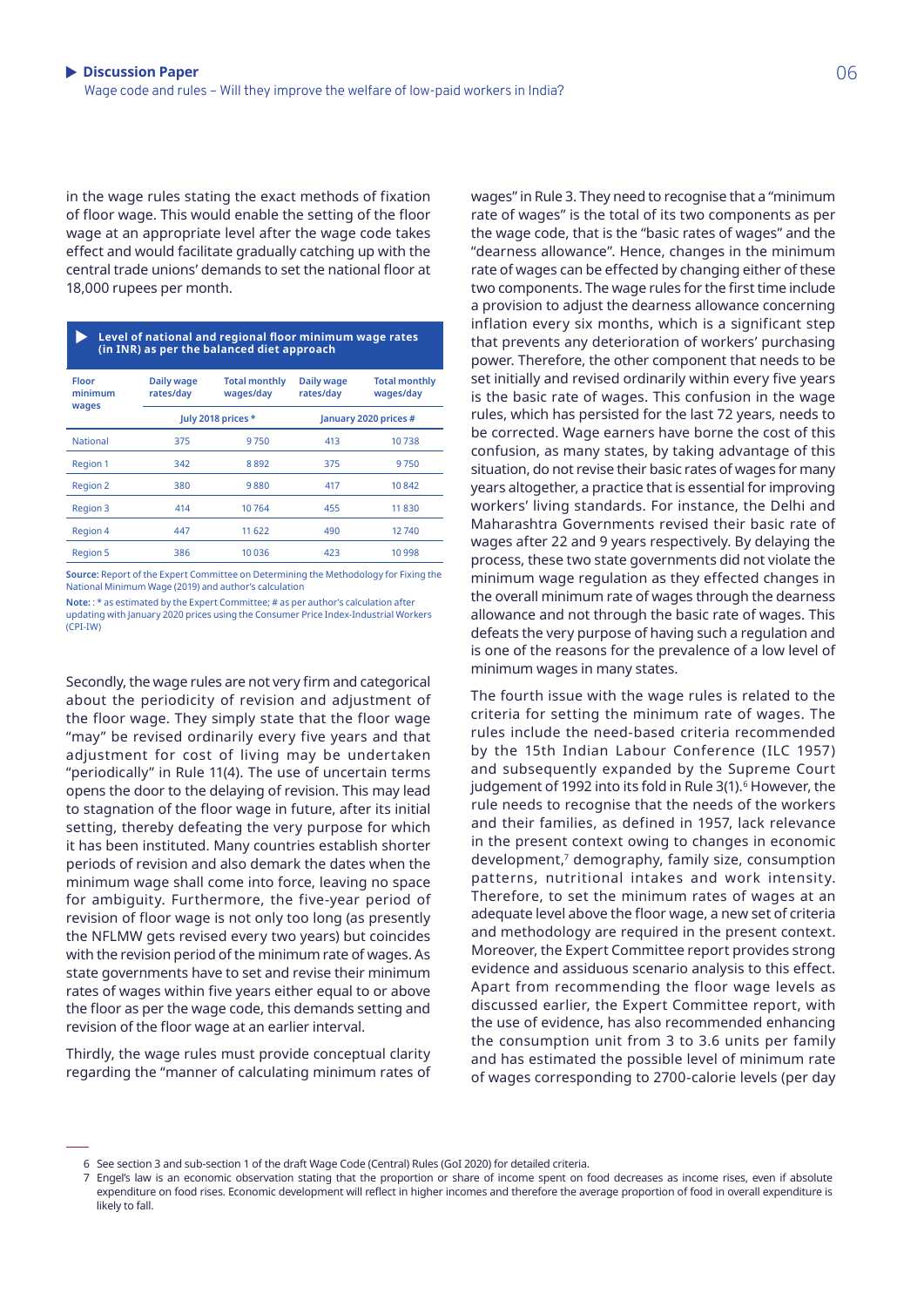per consumption unit) with a balanced diet approach<sup>8</sup> (GoI 2019a:82). It has also proposed to estimate the cost of non-food items as per household consumption behaviour and not as a fixed percentage of food and clothing cost, as is done presently. Thus, it is of utmost importance to rethink adopting a new approach supported by evidence and tripartite social dialogue. On the former, the Expert Committee report presents multiple options for zeroing in on evidence-based and contemporary criteria, for fixing not just the floor wage but also the minimum rate of wages.

The fifth element relates to article three of the ILO's Minimum Wage Fixing Convention, 1970 (No. 131), which does not find any mention in the wage rules. The provision calls for a balanced list of elements to consider when setting the minimum wage. While emphasising that the needs of the workers and their families are an essential part of determining the minimum wage, on equal footing, it urges consideration of economic factors too, including levels of productivity and the need to promote employment. Even if needs are adequately addressed, the minimum wage impact may compromise the requirements of economic development, and effective minimum wage enforcement may not be achievable. Therefore, consideration of these two criteria is nearly universal in practice.

In the context of India, by taking into account only the needs of workers and their families, regardless of the economic circumstances, levels of productivity, and levels of employment across states in the country, the wage rules focus on too narrow a criterion. As the wage code's objective is to promote both workers' welfare and sustainability of enterprises, thereby contributing to economic growth and employment, it would be appropriate to consider economic factors as well in the setting of both floor and minimum wages. This may also contribute to factoring labour productivity into the adjustments of the revised minimum wage levels when stakeholders consider this, as a mechanism to share the fruits of progress. Therefore, the wage rules may establish within their ambit the circumstances or indicators to be considered so as to address the economic environment that may enable stakeholders to arrive at minimum wage decisions through an evidence-based social dialogue, balancing the needs of the workers and their families against economic factors. This would enable the setting of floor and minimum wages at a feasible level, as well as improve compliance and enhance the effectiveness of the minimum wage system.

The sixth issue looks into the consultation process for setting the floor wage and minimum wages. Full consultation with social partners on a basis of equality

and, if possible, their direct participation in the operations of the minimum wage system is a central element of ILO Convention No.131. In accordance with this convention, the wage code provides for the constitution of minimum wage advisory boards by the appropriate government, comprising an equal number of representatives from employee and employer organizations and independent members, for fixing and revising minimum wages and other connected matters through consultation. Additionally, it goes on to state that one-third of the members of the advisory boards shall be women. The wage rules in Chapter VI provide a detailed procedure for the constitution and functioning of the advisory boards and the terms of office of the members. In the context of the floor wage, the wage code and wage rules provide that the Central Government may obtain the advice of the Central Advisory Board and consult with state governments before its fixation. However, suggestions on how consultation could be enhanced should be directly addressed to workers and employers' organizations so as to leave no loose ends.

Notwithstanding the enabling provisions in the wage code and the wage rules, past experience suggests various problems associated with the functioning of advisory boards and committees formed thereunder. Some of the important issues with advisory boards are as follows: (a) constituted on an ad-hoc basis, meet infrequently, with wide variations in their functioning across states; (b) not adequately backed by technical experts to undertake evidence-based enquiry and wage fixation; (c) do not undertake studies on monitoring and impact of minimum wages and their enforcement across sectors, occupations and states; (e) lack of co-ordination and interaction between central and state advisory boards; and (e) inadequate funding for boards' functions, no independent technical secretariat for record-keeping and smooth functioning of the board. Therefore, the Committee on the Functioning of the System of Wage Boards (1968) reported that a majority of the wage boards had not found it feasible to fix the "need-based minimum" of the 15th ILC. Similarly, the National Commission on Rural Labour (NCRL) in 1991 enquired into this issue and observed that wide disparities in minimum wages reflect the varied perceptions of the concept of the minimum wage in the states and at the Centre (GoI, 1991).

This paper earlier suggested that setting the floor wage and minimum wages should be grounded in sound criteria and evidence-based methodologies. However, the final decision requires the engagement of the tripartite stakeholders and a process of full consultation to arrive at the final decision. Therefore, the wage rules may create room to incorporate some technical capacity

and so grams or lats per addit person per day for 5.6 consumption dritts per family. Including the non-lood expenditure, this method of the commit<br>estimates the possible level of minimum rate of wages at 407 rupees per day 8 The balanced diet approach for the minimum rate of wages setting allows for a minimum recommended intake of 2700 calories, 50 grams of protein and 30 grams of fats per adult person per day for 3.6 consumption units per family. Including the non-food expenditure, this method of the committee unskilled labourers (GoI 2019a: 33-52).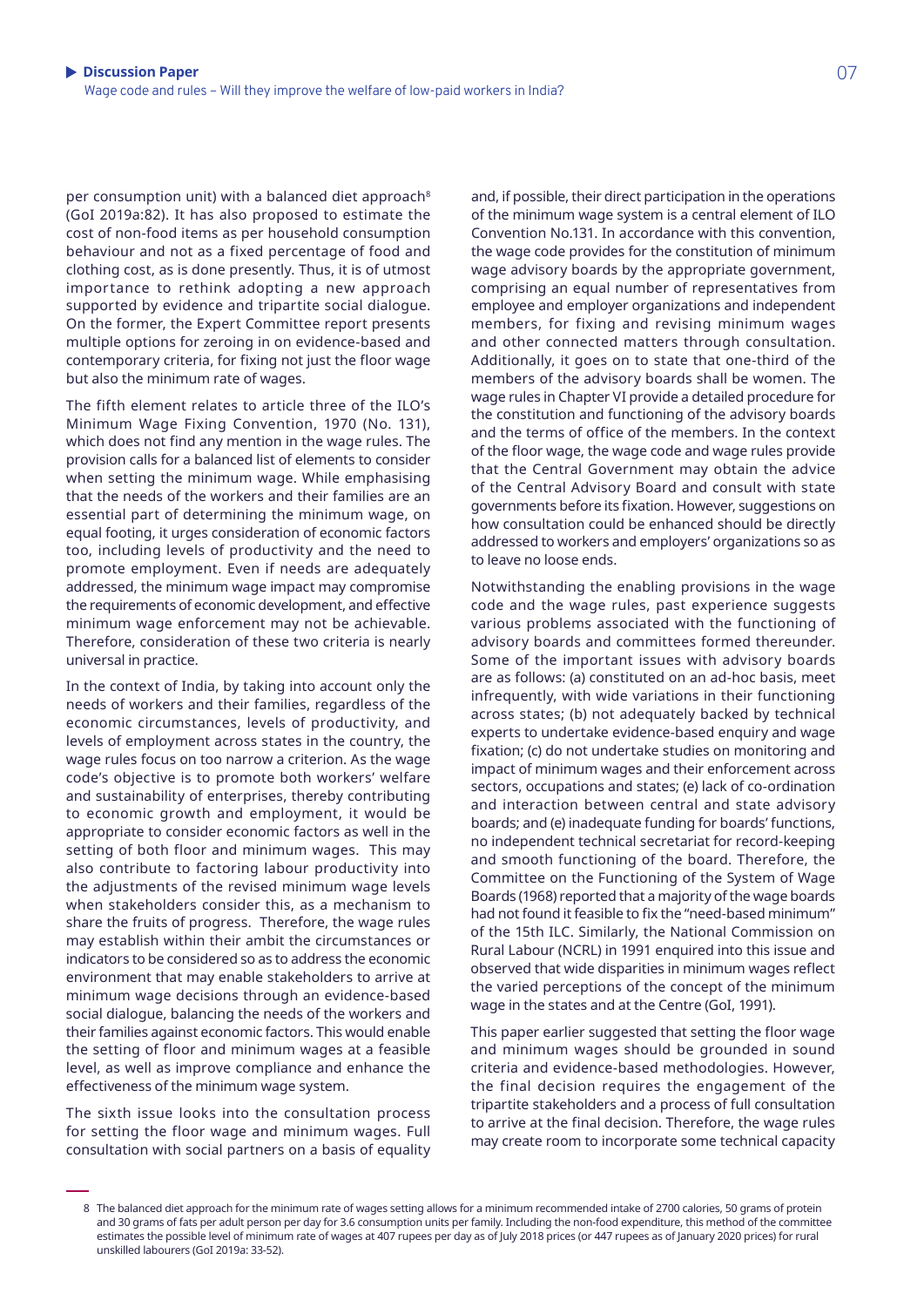into the central and state advisory boards, which may enable the boards to make decisions grounded in studies, information and official data that support any deliberation and argument. The rules may also provide mechanisms for regular interactions between central and state advisory boards on issues related to wage fixation, monitoring the implementation and impact of minimum wage. The Expert Committee Report points out various international experiences where technical boards make a contribution by formulating sound evidence-based studies, information and analysis that provide technical support for the social partners in their deliberations.

The seventh element that needs to be addressed in the wage rules is the procedure for adjustment of dearness allowance. While the wage rules have made it statutory in Rule 5 to adjust the dearness allowance every six months, they do not elaborate upon the price indices to be used and the exact procedure to be followed for effecting changes in the dearness allowance. As minimum wages will now be fixed for workers living in metropolitan, nonmetropolitan and rural areas, the Expert Committee had recommended using Consumer Price Index numbers (rural, urban and combined) published by the National Statistical Office (NSO) with the latest 2012 base (GoI 2019a). As the state governments design their statespecific rules based on the Central rules, in order to maintain uniformity across states, it would be appropriate to include in the rules the price indices to be used and the procedure for dearness allowance adjustment. Under the previous legislation, states have used the Consumer Price Index for Agricultural Labourers (CPI-AL), the Consumer Price Index for Rural Labourers (CPI-RL), the Consumer Price Index for Industrial Workers (CPI-IW), and the Wholesale Price Index (WPI) without distinction, for adjusting the dearness allowance depending on the scheduled employment. This measure is also vital to protect the real wages of workers across the country through a uniform yardstick.

Finally, in terms of defining skill levels of employees (unskilled, semi-skilled, skilled and highly skilled), the wage rules provide for the constitution of a technical committee to advise the Central Government as per the National Skills Qualification Framework (NSQF) and the National Classification of Occupation (NCO) in Rule 4(2). This change in approach will ensure objective classification of skill categories so that higher levels of skills, competencies, experiences and qualifications are appropriately identified and rewarded through higher minimum wages. However, at the same time, the wage rules, in the definition section, have retained the earlier subjective definition of skill levels, which caused numerous problems in identifying the updated skills found in the Indian labour market. Thus, retaining two different but parallel proposals for minimum wage setting for various skill categories will be counterproductive and will affect the wage setting process for workers across various skill categories.<sup>9</sup> Therefore, the wage rules must clearly state that the subjective definition of skill levels as given in the definition section shall be removed once the technical committee provides a new objective classification. Similarly, for maintaining the tripartite character of the wage code, it is proposed to include at least one technical expert each from the trade unions and employers in the technical committee for determination of skills categorization. Additionally, as the wage code seeks universal coverage, implying that any wage employee shall be protected by a minimum wage, the wage rules should ensure that if an employee's occupation is not addressed as per the technical committee, the NSQF or NCO, the employee will still be protected by the lowest minimum wage fixed by the appropriate government.

#### **3.2. Enforcing minimum wages**

Ensuring a high rate of compliance is dependent as much on a simplified minimum wage system as on a coherent enforcement strategy involving the awareness and provision of information, effective labour inspections and punitive sanctions in case of violation. As discussed earlier, the wage rules and the wage code, by universalizing the minimum wage application, rationalizing the minimum wage structure and setting uniform criteria, have attempted to simplify and redesign the minimum wage system, which should improve compliance. However, the same cannot be said about the enforcement strategy,<sup>10</sup> which should involve provisions related to awareness raising, the use of statistical information, and an inspection system, which have been dealt with in the following paragraphs.

Raising awareness about the various provisions of the code among workers and employers and the use of statistical information to monitor non-compliance and undertake focused inspections are vital aspects of

**Contact details** has been provided for how these categories have been arrived at. Further, many occupations have not been included in the list. These include 9 A similar problem can also be seen in Schedule E of the wage rules, where various occupations have been classified under skill categories. No rationale occupations overrepresented by women, such as domestic worker and child care occupations. This calls for reviewing Schedule E, so that all occupations can be included in the list and their skill content can be classified appropriately.

<sup>10</sup> The wage code has dealt with sanctions in case of violation relatively better than the other two elements of the enforcement strategy, namely the use of statistical information and the inspection system. It has strengthened the concept of graded penalty and enhanced the penalty, especially the fine amount, manifold compared to existing regulations. If the offence is related to non-payment of wages and a repeat offence is committed by the employer, the wage code sanctions a maximum penalty of imprisonment up to a period of three months or a fine of up to one lakh rupees or both, with no provision of compounding of offence. However, this increase in the maximum penalty amount was found inadequate in the present context by the Parliamentary Standing Committee on Labour, which examined the draft wage code bill (GoI 2018:xi).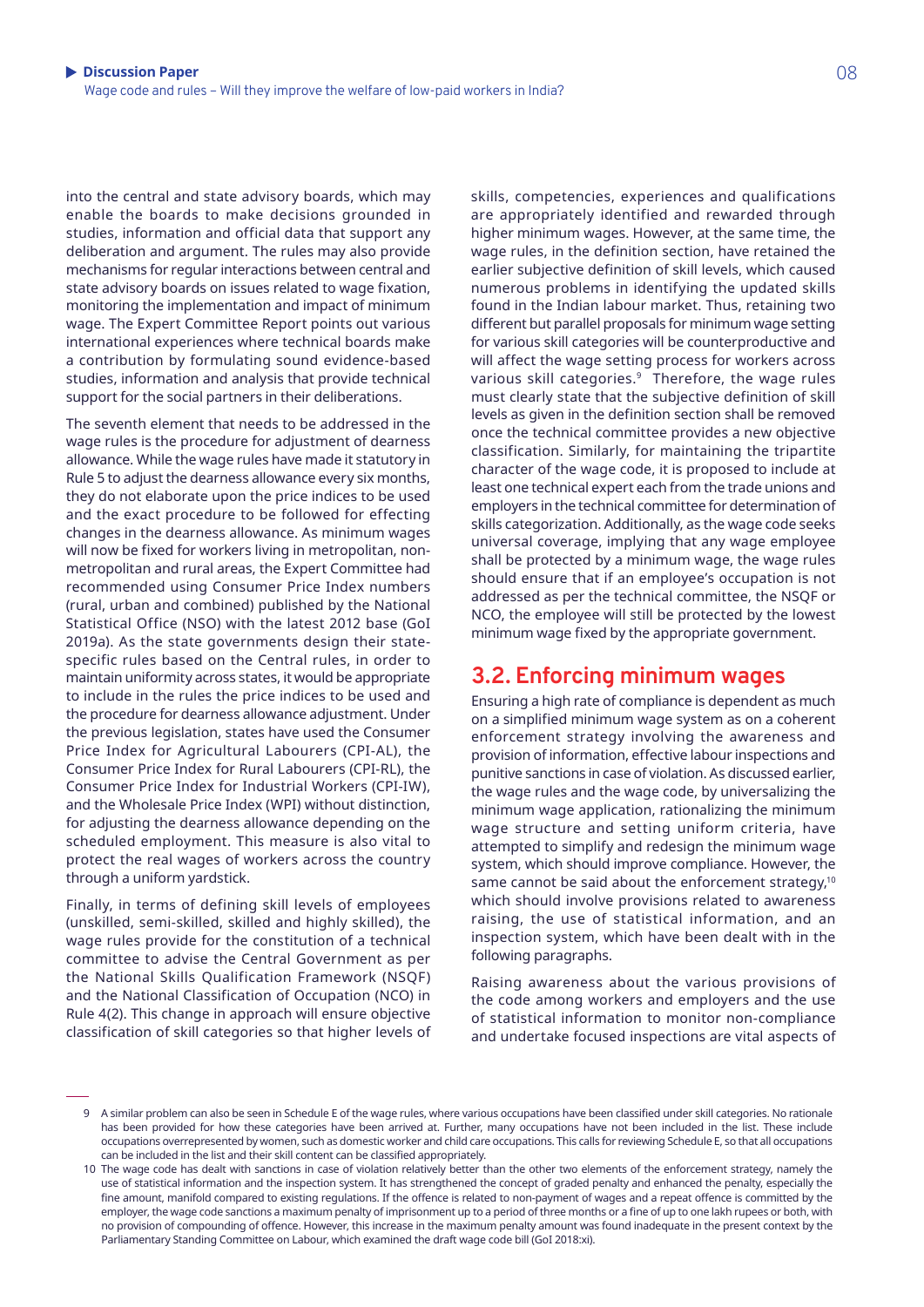enforcement and compliance. The wage rules in their present form are silent on them.<sup>11</sup> Therefore, the wage rules should encourage putting in place a minimum wage policy campaign strategy with adequate provision of resources. In light of the preponderant informal labour market and the pervasive levels of sub-minimum wages, facilitating an understanding of the provisions of the law becomes most relevant for enforcing minimum wages. This strategy should ensure dissemination of relevant information through print and electronic media, including hotlines reaching out to every worker and employer in the country, so that they have a clear understanding of the law, thereby promoting a culture of compliance. Further, the wage rules should also outline the mechanism and procedure for identifying non-compliance gaps and patterns, so that appropriate interventions for enforcing provisions of the wage code can be undertaken to improve the degree of compliance. In this regard, the wage rules may provide for the use of technology and big data (compilation of surveys and administrative data) to monitor the effectiveness of the minimum wage policy and the extent of non-compliance and to undertake planned and focused labour inspections.

The second critical element critical for achieving compliance is an effective and efficient labour inspection system. In this regard, the wage code has introduced major cultural changes to the inspection system to deal with corrupt and arbitrary inspections. The code provides for the appointment of an inspector-cum-facilitator to not only inspect and impose fines but also provide information and advice to the workers and employers. It has also

introduced a web-based inspection scheme, involving requests for information electronically and conferment of jurisdiction to the inspector-cum-facilitator based on a randomized selection. However, the wage rules are silent on the detailed implementation mechanism, and Rule 58(1) merely states that a detailed inspection scheme shall be formulated by the Chief Labour Commissioner (Central) at a later date with the approval of the Central Government. Further, the web-based inspection scheme as the only form of inspection is not compatible with the ILO's Labour Inspection Convention, 1947 (No 81), which India has ratified in 1949. Therefore, the wage rules must provide the details of the inspection scheme, which should not only be tied to a web-based scheme but also include other options, such as complaint-based inspection, surprise inspection and risk-based inspection, so that non-compliance is detected through this wide range of measures, especially in the informal economy. In addition, provision of an online grievance redressal mechanism and creation of a national dashboard as an information hub would help in improving compliance greatly.

Thus, it is of paramount importance for the Government to revisit the wage rules in order to adequately include provisions relating to awareness generation and statistical information and to widen the scope of the inspection scheme, which will lead to effective enforcement and improved compliance. These changes, by strengthening the wage rules, will enhance the effect of the redistributive outcomes of the wage code and hence will further improve the welfare of low-paid workers.

**Contact details** these officials, their reach would be very limited, and hence the need for a much broader awareness-raising strategy.11 The only medium of awareness-raising at present is through the inspector-cum-facilitator or through gazette notification. Given the limited number of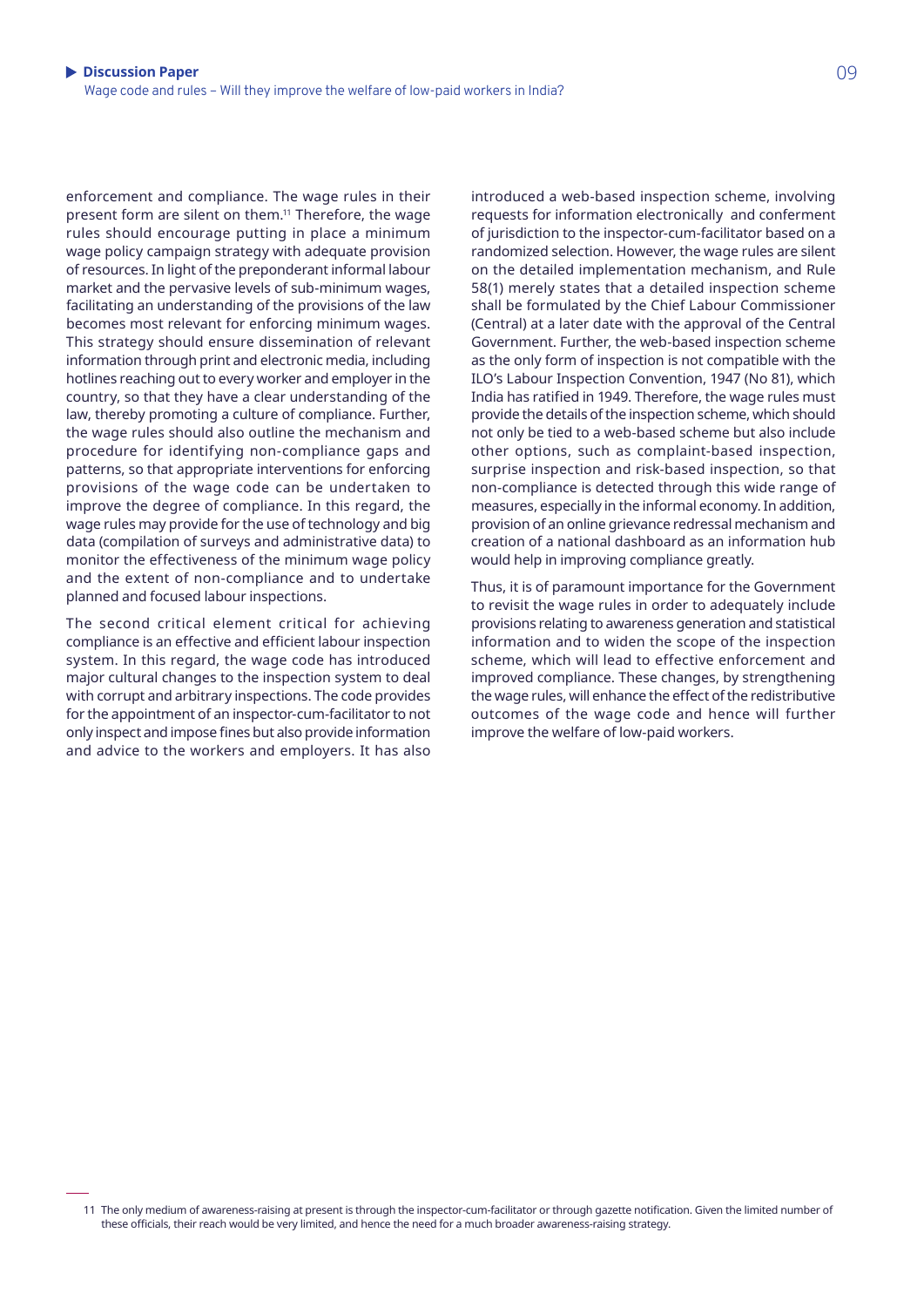### ▶ 4. **Conclusion**

The wage code and wage rules have introduced many elements of reform that will strengthen the minimum wage system of the country. The wage code has universalised the due application of minimum wages and payment of wages to all employees and simplified the minimum wage structure. Similarly, the wage rules have established the criteria and methods related to fixation, revision and adjustment of floor and minimum wages. These are positive steps forward and have been a long-time demand of the central trade unions.

These reforms offer the hope that the redistributive effects of the code will be relatively stronger now compared to previous regulations. This could potentially produce first-order outcomes that may be expected from any wage policy in terms of reducing inequality, poverty and the gender pay gap. However, the extent of the effect of these redistributive outcomes on the overall welfare of low-paid workers through an effective wage policy depends directly on the level at which floor and minimum wages are set and the degree of compliance. The provisions related to the setting, revising and adjusting of the floor wage and the minimum rate of wages in the wage rules are based on the old framework. Similarly, the enforcement and compliance provisions in the wage rules are narrow in scope and have some missing elements. These loose ends in the wage rules pose questions about the effective application of the wage code in practice and the adequacy of the level at which floor and minimum wages are to be set.

These concerns call for strengthening and refining the relevant provisions of the wage rules related to the setting of floor wages and minimum wages at an adequate level and ensuring meaningful compliance. This policy paper, by drawing from the report of the Expert Committee, provides a host of constructive suggestions to further strengthen the wage rules by making the floor wage and the minimum wage fixation and adjustment criteria scientific, evidence-based, and guided by social dialogue. The evidence and analysis in the Expert Committee report are based on official statistics and therefore provide opportunity to the social partners to provide their independent suggestions to the Government based on this evidence and analysis. Further, to make the minimum wage enforcement more coherent, the wage rules must include a section related to awareness generation and minimum wage policy campaign strategy, with adequate provision of resources. They must also clearly outline an inspection scheme, which should not only focus on web-based inspection but must also include complaint-based inspection and planned inspections. It is hoped that the incorporation of the suggested changes in the wage rules along with enabling provisions in the wage code will mutually reinforce each other. Effective application of these refined and strengthened tools will allow India to deliver improve the welfare conditions of millions of low-paid workers in the coming years.